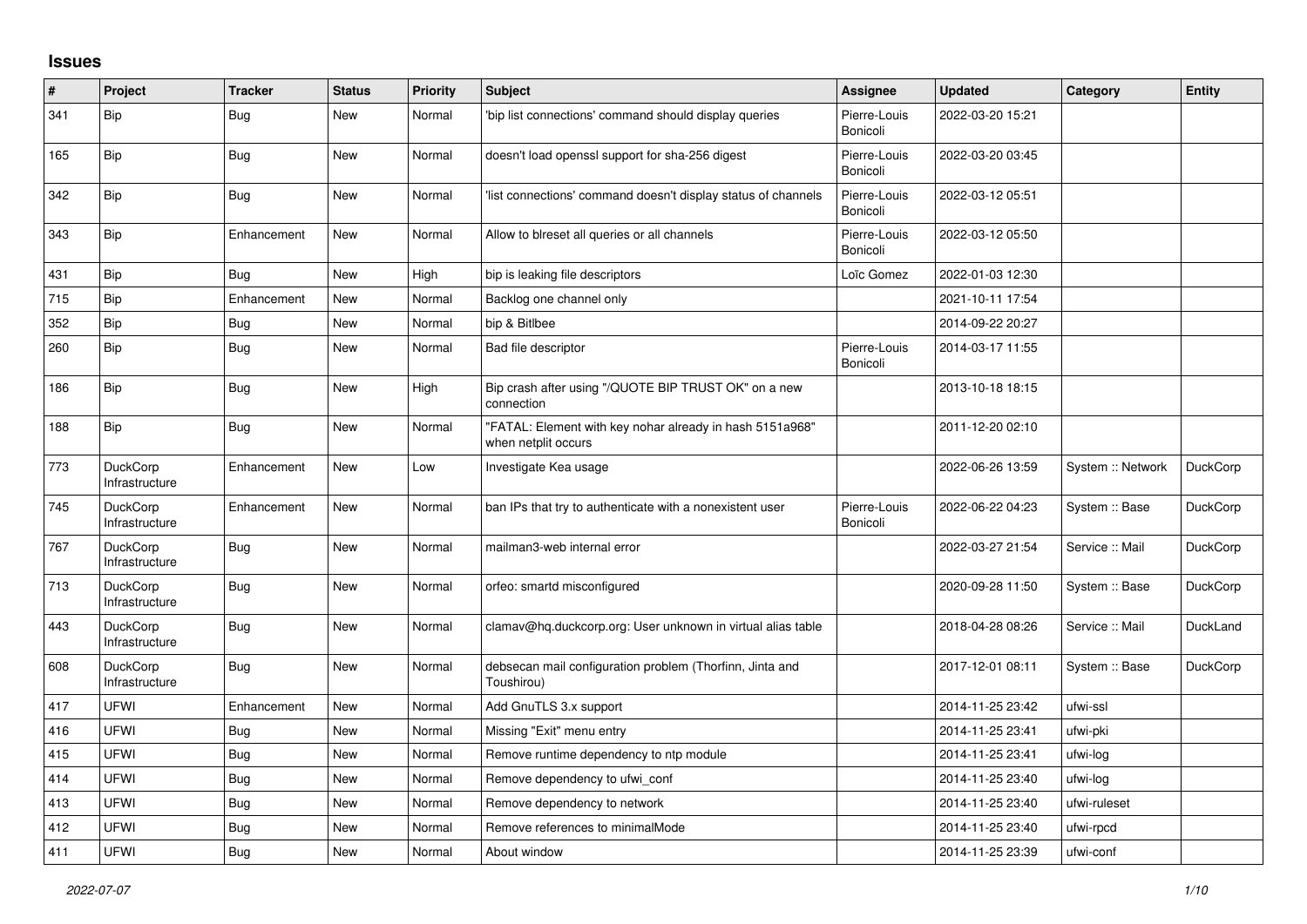| #   | Project     | <b>Tracker</b> | <b>Status</b> | <b>Priority</b> | <b>Subject</b>                                               | <b>Assignee</b> | <b>Updated</b>   | Category            | Entity |
|-----|-------------|----------------|---------------|-----------------|--------------------------------------------------------------|-----------------|------------------|---------------------|--------|
| 410 | <b>UFWI</b> | <b>Bug</b>     | New           | Normal          | Remove references to NuConfMainWindow.minimalMode            |                 | 2014-11-25 23:38 | ufwi-conf           |        |
| 409 | <b>UFWI</b> | Bug            | New           | Normal          | Remove the update module                                     |                 | 2014-11-25 23:38 | ufwi-conf           |        |
| 408 | <b>UFWI</b> | Bug            | New           | Normal          | Remove the license module                                    |                 | 2014-11-25 23:38 | ufwi-conf           |        |
| 407 | <b>UFWI</b> | <b>Bug</b>     | New           | Normal          | [contact] Non translated mail messages                       |                 | 2014-11-25 23:38 | ufwi-conf           |        |
| 406 | <b>UFWI</b> | Bug            | New           | Normal          | Remove dependency to multisite                               |                 | 2014-11-25 23:37 | ufwi-ruleset        |        |
| 405 | <b>UFWI</b> | <b>Bug</b>     | New           | Normal          | Remove dependency to Idap                                    |                 | 2014-11-25 23:37 | ufwi-ruleset        |        |
| 404 | <b>UFWI</b> | Bug            | New           | Normal          | Remove dependency to ufwi_conf                               |                 | 2014-11-25 23:37 | ufwi-ruleset        |        |
| 403 | UFWI        | Bug            | New           | Normal          | Fix permissions of installed files                           |                 | 2014-11-25 23:36 | ufwi-ruleset        |        |
| 402 | UFWI        | Bug            | New           | Normal          | Fix permissions of installed files                           |                 | 2014-11-25 23:36 | ufwi-conf           |        |
| 401 | <b>UFWI</b> | Bug            | New           | Normal          | Fix permissions of installed files                           |                 | 2014-11-25 23:35 | ufwi-rpcd           |        |
| 400 | UFWI        | Enhancement    | New           | Normal          | [ntp] Add timezone support                                   |                 | 2014-11-25 23:35 | ufwi-conf           |        |
| 399 | UFWI        | Enhancement    | New           | Normal          | Split modules into different projects / packages             |                 | 2014-11-25 23:34 | ufwi-conf           |        |
| 398 | <b>UFWI</b> | <b>Bug</b>     | New           | Normal          | Don't exit silently when a module is missing                 |                 | 2014-11-25 23:34 | ufwi-rpcd           |        |
| 397 | UFWI        | Bug            | New           | Normal          | Remove dependencies to ufwi-conf                             |                 | 2014-11-25 23:33 | ufwi-rpcd           |        |
| 396 | <b>UFWI</b> | Enhancement    | New           | Normal          | Use git instead of svn to do configuration versionning       |                 | 2014-11-25 23:33 | ufwi-rpcd           |        |
| 395 | <b>UFWI</b> | Bug            | New           | Normal          | Display an error when configuration and ssl files are absent |                 | 2014-11-25 23:32 | ufwi-authd          |        |
| 394 | <b>UFWI</b> | <b>Bug</b>     | New           | Normal          | Display an error when configuration and ssl files are absent |                 | 2014-11-25 23:30 | ufwi-filterd        |        |
| 393 | <b>UFWI</b> | Bug            | New           | Normal          | Rename modules configurations files                          |                 | 2014-11-25 23:30 | ufwi-authd          |        |
| 392 | UFWI        | Enhancement    | New           | Normal          | Add libev 4.0 support                                        |                 | 2014-11-25 23:30 | ufwi-filterd        |        |
| 391 | <b>UFWI</b> | Enhancement    | New           | Normal          | Add libev 4.0 support                                        |                 | 2014-11-25 23:29 | ufwi-authd          |        |
| 390 | UFWI        | Enhancement    | New           | Normal          | Add libev 4.0 support                                        |                 | 2014-11-25 23:29 | ufwi-ssl            |        |
| 389 | <b>UFWI</b> | Enhancement    | New           | Normal          | Fix multi_mode plugin                                        |                 | 2014-11-25 23:28 | ufwi-authd          |        |
| 388 | UFWI        | Enhancement    | New           | Normal          | SELinux support                                              |                 | 2014-11-25 23:28 | ufwi-authd          |        |
| 387 | UFWI        | Enhancement    | New           | Normal          | SELinux support                                              |                 | 2014-11-25 23:28 | ufwi-filterd        |        |
| 386 | <b>UFWI</b> | Enhancement    | New           | Normal          | Authentication without Java                                  |                 | 2014-11-25 23:27 | ufwi-captive-portal |        |
| 385 | <b>UFWI</b> | <b>Bug</b>     | New           | Normal          | Put back config files                                        |                 | 2014-11-25 23:26 | ufwi-client         |        |
| 384 | UFWI        | Enhancement    | New           | Normal          | Debian packaging                                             |                 | 2014-11-25 23:26 | ufwi-ssl            |        |
| 383 | UFWI        | Bug            | New           | Normal          | Test under Valgrind                                          |                 | 2014-11-25 23:25 | ufwi-ssl            |        |
| 382 | UFWI        | Enhancement    | New           | Normal          | Debian packaging                                             |                 | 2014-11-25 23:25 | ufwi-filterd        |        |
| 381 | UFWI        | Enhancement    | New           | Normal          | Debian packaging                                             |                 | 2014-11-25 23:25 | ufwi-confparser     |        |
| 380 | UFWI        | Bug            | New           | Normal          | Debian packaging                                             |                 | 2014-11-25 23:24 | ufwi-clientlib      |        |
| 379 | UFWI        | Enhancement    | New           | Normal          | Debian packaging                                             |                 | 2014-11-25 23:24 | ufwi-client         |        |
| 378 | UFWI        | Enhancement    | New           | Normal          | Debian packaging                                             |                 | 2014-11-25 23:23 | ufwi-base           |        |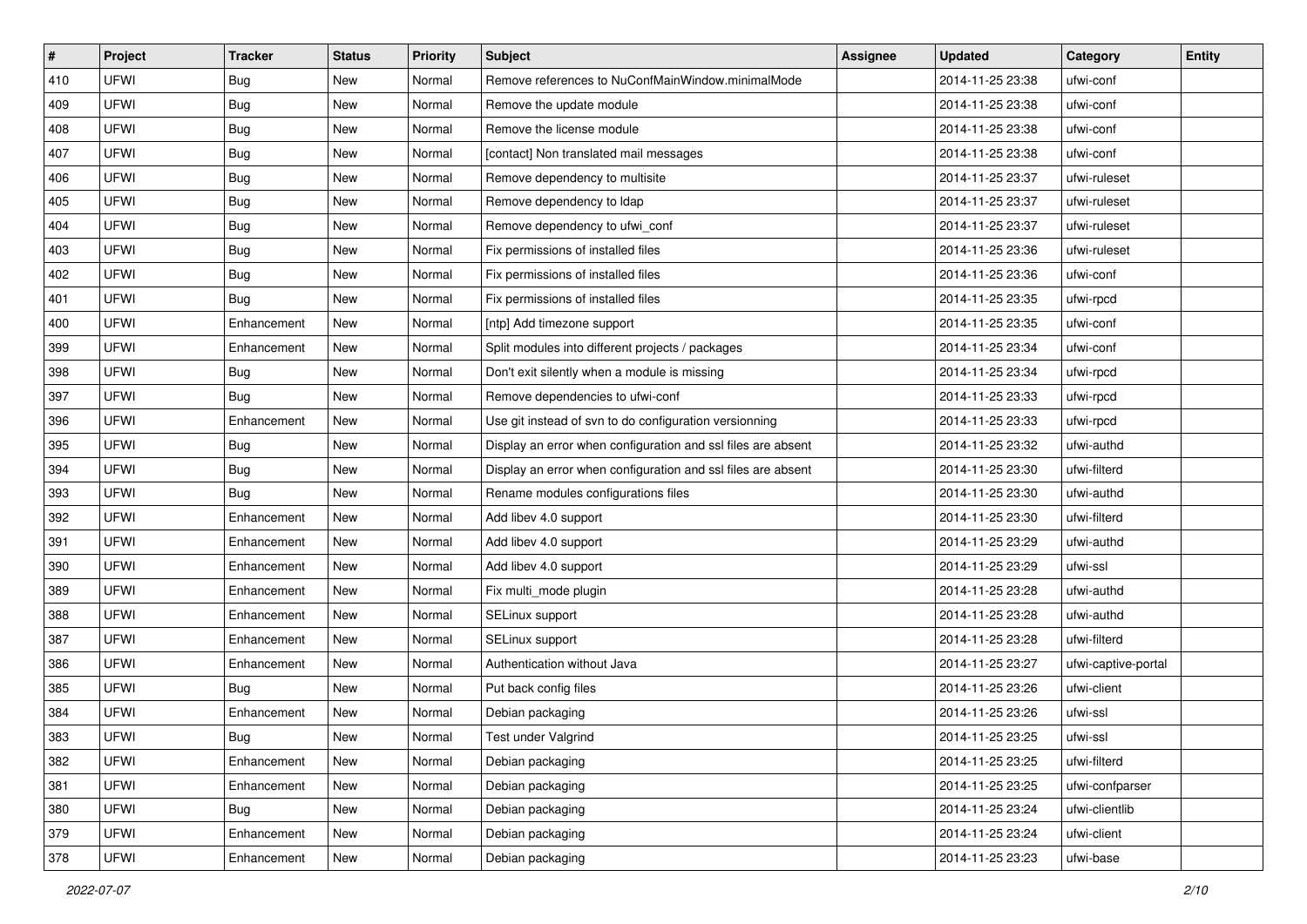| $\#$ | Project                           | <b>Tracker</b> | <b>Status</b> | <b>Priority</b> | <b>Subject</b>                                                                   | Assignee                 | <b>Updated</b>   | Category       | Entity          |
|------|-----------------------------------|----------------|---------------|-----------------|----------------------------------------------------------------------------------|--------------------------|------------------|----------------|-----------------|
| 377  | <b>UFWI</b>                       | Bug            | <b>New</b>    | Normal          | Non blockant calls to filterd are done, but ufwi-ssl don't support<br>them       |                          | 2014-11-25 23:22 | ufwi-authd     |                 |
| 376  | UFWI                              | Bug            | New           | Normal          | Split filterd and client's certificates options in conf file                     |                          | 2014-11-25 23:22 | ufwi-authd     |                 |
| 375  | <b>UFWI</b>                       | Enhancement    | <b>New</b>    | Normal          | Debian packaging                                                                 |                          | 2014-11-25 23:22 | ufwi-authd     |                 |
| 374  | <b>UFWI</b>                       | Enhancement    | <b>New</b>    | Normal          | Option to specify TLS session renegotiation frequency                            |                          | 2014-11-25 23:22 | ufwi-authd     |                 |
| 373  | <b>UFWI</b>                       | Enhancement    | New           | Normal          | Option to specify authorized cipher list                                         |                          | 2014-11-25 23:21 | ufwi-authd     |                 |
| 372  | <b>UFWI</b>                       | Enhancement    | <b>New</b>    | Normal          | Option to perform certificates DN check                                          |                          | 2014-11-25 23:21 | ufwi-authd     |                 |
| 371  | <b>UFWI</b>                       | <b>Bug</b>     | <b>New</b>    | Normal          | Test under Valgrind                                                              |                          | 2014-11-25 23:21 | ufwi-authd     |                 |
| 370  | <b>UFWI</b>                       | Bug            | New           | Normal          | Test CRL handling                                                                |                          | 2014-11-25 23:21 | ufwi-authd     |                 |
| 369  | <b>UFWI</b>                       | Enhancement    | New           | Normal          | Password protected certificates support                                          |                          | 2014-11-25 23:20 | ufwi-client    |                 |
| 368  | <b>UFWI</b>                       | Enhancement    | New           | Normal          | Option to specify TLS session renegotiation frequency                            |                          | 2014-11-25 23:20 | ufwi-client    |                 |
| 367  | <b>UFWI</b>                       | Enhancement    | <b>New</b>    | Normal          | Option to specify authorized cipher list                                         |                          | 2014-11-25 23:19 | ufwi-client    |                 |
| 366  | <b>UFWI</b>                       | Enhancement    | <b>New</b>    | Normal          | Option to perform certificates DN check                                          |                          | 2014-11-25 23:19 | ufwi-client    |                 |
| 365  | <b>UFWI</b>                       | <b>Bug</b>     | New           | Normal          | Test under Valgrind                                                              |                          | 2014-11-25 23:19 | ufwi-client    |                 |
| 359  | <b>UFWI</b>                       | <b>Bug</b>     | <b>New</b>    | Normal          | <b>Test CRL handling</b>                                                         |                          | 2014-11-25 23:18 | ufwi-filterd   |                 |
| 364  | <b>UFWI</b>                       | Bug            | <b>New</b>    | Normal          | Test CRL handling                                                                |                          | 2014-11-25 03:05 | ufwi-client    |                 |
| 363  | <b>UFWI</b>                       | Bug            | New           | Normal          | Test under Valgrind                                                              |                          | 2014-11-25 03:05 | ufwi-filterd   |                 |
| 362  | <b>UFWI</b>                       | Enhancement    | New           | Normal          | Option to specify TLS session renegotiation frequency                            |                          | 2014-11-25 03:04 | ufwi-filterd   |                 |
| 361  | <b>UFWI</b>                       | Enhancement    | <b>New</b>    | Normal          | Option to specify authorized cipher list                                         |                          | 2014-11-25 03:04 | ufwi-filterd   |                 |
| 360  | UFWI                              | Enhancement    | New           | Normal          | Option to perform certificates DN check                                          |                          | 2014-11-25 03:03 | ufwi-filterd   |                 |
| 358  | <b>UFWI</b>                       | Documentation  | <b>New</b>    | Normal          | API documentation                                                                |                          | 2014-11-25 03:03 | ufwi-ssl       |                 |
| 357  | <b>UFWI</b>                       | <b>Bug</b>     | New           | Normal          | Add CRL distribution point support                                               |                          | 2014-11-25 03:02 | ufwi-ssl       |                 |
| 356  | <b>UFWI</b>                       | Bug            | <b>New</b>    | Normal          | <b>Test CRL handling</b>                                                         |                          | 2014-11-25 03:02 | ufwi-ssl       |                 |
| 481  | Bip                               | <b>Bug</b>     | In Progress   | Normal          | Fix log level for erroneous messages                                             | Loïc Gomez               | 2022-03-20 16:57 |                |                 |
| 262  | Bip                               | Bug            | In Progress   | Normal          | using ircnet bip crashes if a channel has two nicks different<br>only by one "~" | Pierre-Louis<br>Bonicoli | 2013-10-19 12:39 |                |                 |
| 744  | <b>DuckCorp</b><br>Infrastructure | Bug            | In Progress   | Normal          | Remove obsolete Buster packages                                                  | Pierre-Louis<br>Bonicoli | 2022-06-22 04:21 | System :: Base | DuckCorp        |
| 759  | <b>DuckCorp</b><br>Infrastructure | <b>Bug</b>     | In Progress   | Normal          | redmine instances don't send any notification                                    | Pierre-Louis<br>Bonicoli | 2022-06-22 04:12 | Service: Web   | <b>DuckCorp</b> |
| 746  | <b>DuckCorp</b><br>Infrastructure | Bug            | In Progress   | Normal          | unexpected restart of Toushirou host                                             |                          | 2021-12-14 02:43 |                | <b>DuckCorp</b> |
| 515  | <b>DuckCorp</b><br>Infrastructure | Enhancement    | In Progress   | Normal          | Orfeo: increase log retention                                                    | Marc Dequènes            | 2020-04-12 17:23 | System :: Base | <b>DuckCorp</b> |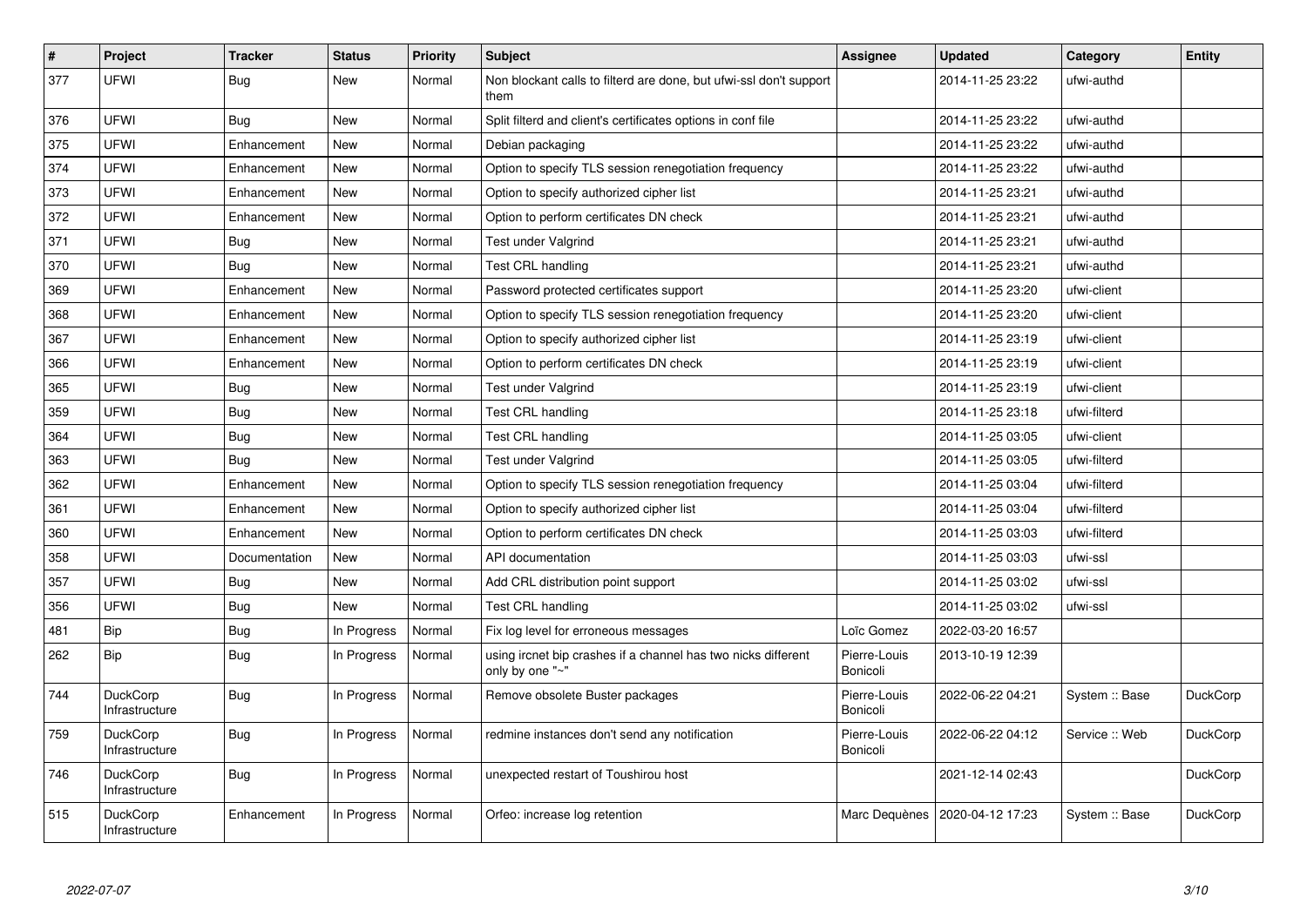| $\pmb{\#}$ | Project                           | <b>Tracker</b> | <b>Status</b>  | <b>Priority</b> | <b>Subject</b>                                                                                                                            | <b>Assignee</b>          | <b>Updated</b>   | Category          | Entity          |
|------------|-----------------------------------|----------------|----------------|-----------------|-------------------------------------------------------------------------------------------------------------------------------------------|--------------------------|------------------|-------------------|-----------------|
| 518        | <b>DuckCorp</b><br>Infrastructure | Review         | In Progress    | Normal          | Review branch backup                                                                                                                      | Pierre-Louis<br>Bonicoli | 2017-09-29 18:12 |                   |                 |
| 585        | <b>DuckCorp</b><br>Infrastructure | Review         | In Progress    | Normal          | backup_duck                                                                                                                               | Pierre-Louis<br>Bonicoli | 2017-09-29 18:12 | Service :: Backup |                 |
| 591        | <b>DuckCorp</b><br>Infrastructure | Review         | In Progress    | Normal          | Commit eb15755f0416e4a07c8e585ec42db79051edb78f                                                                                           | Pierre-Louis<br>Bonicoli | 2017-09-04 20:21 | Service :: Backup |                 |
| 519        | <b>DuckCorp</b><br>Infrastructure | Review         | In Progress    | Normal          | Review burp role                                                                                                                          | Marc Dequènes            | 2017-08-29 04:45 | Service :: Backup |                 |
| 531        | <b>DuckCorp</b><br>Infrastructure | Bug            | In Progress    | Normal          | Logcheck on Elwing seems unable to send mail                                                                                              | Marc Dequènes            | 2017-07-27 20:39 | System :: Base    | DuckLand        |
| 542        | mkcert                            | Review         | In Progress    | Normal          | mkcert: allow to specify CONFDIR                                                                                                          | Marc Dequènes            | 2017-06-04 02:44 |                   |                 |
| 192        | <b>Bip</b>                        | Bug            | Feedback       | Low             | using "hide ping pong event" in mIRC doesn't work with bip                                                                                |                          | 2014-01-10 14:59 |                   |                 |
| 731        | <b>DuckCorp</b><br>Infrastructure | Tracking       | <b>Blocked</b> | Normal          | redmine: disable usage of non-free gravatar service                                                                                       | Pierre-Louis<br>Bonicoli | 2021-11-16 05:55 | Service: Web      | <b>DuckCorp</b> |
| 432        | <b>Bip</b>                        | Bug            | Resolved       | Normal          | authenticated bip users could stop bip daemon                                                                                             | Pierre-Louis<br>Bonicoli | 2021-10-11 18:03 |                   |                 |
| 477        | Bip                               | Bug            | Resolved       | Normal          | error in 'channel name list' function                                                                                                     | Pierre-Louis<br>Bonicoli | 2015-09-11 15:15 |                   |                 |
| 325        | Bip                               | <b>Bug</b>     | Resolved       | Normal          | Segfault: "/BIP DEL_CONN <connection name="">" and "/BIP<br/>ADD CONN <connection name=""> <network>"</network></connection></connection> | Pierre-Louis<br>Bonicoli | 2014-12-11 16:46 |                   |                 |
| 313        | Bip                               | <b>Bug</b>     | Resolved       | Normal          | Bip fails to build without ssl                                                                                                            | Pierre-Louis<br>Bonicoli | 2013-11-04 08:54 |                   |                 |
| 270        | <b>Bip</b>                        | Enhancement    | Resolved       | High            | GIT: use signed tag                                                                                                                       | Marc Dequènes            | 2013-10-19 14:15 |                   |                 |
| 269        | Bip                               | Bug            | Resolved       | Urgent          | buffer overflow when number of open file descriptors >=<br>FD SETSIZE                                                                     | Pierre-Louis<br>Bonicoli | 2012-03-02 17:31 |                   |                 |
| 265        | <b>Bip</b>                        | Bug            | Resolved       | Normal          | bip segfaults when a client uses a password with a space                                                                                  | <b>Arnaud Cornet</b>     | 2012-01-25 05:20 |                   |                 |
| 253        | Bip                               | Bug            | Resolved       | Normal          | <b>Build with -Werror</b>                                                                                                                 | Pierre-Louis<br>Bonicoli | 2011-10-04 02:07 |                   |                 |
| 212        | <b>Bip</b>                        | <b>Bug</b>     | Resolved       | Normal          | When global option log is disabled, query are not backlogged                                                                              | Pierre-Louis<br>Bonicoli | 2011-04-12 01:21 |                   |                 |
| 211        | <b>Bip</b>                        | Enhancement    | Resolved       | Normal          | allow to disable logs by connection                                                                                                       | Pierre-Louis<br>Bonicoli | 2011-04-07 02:38 |                   |                 |
| 185        | <b>Bip</b>                        | <b>Bug</b>     | Resolved       | Normal          | Build error on armel                                                                                                                      | Pierre-Louis<br>Bonicoli | 2011-01-24 02:49 |                   |                 |
| 187        | Bip                               | <b>Bug</b>     | Resolved       | Normal          | "FATAL: list remove: item not found" when modifying<br>nickname                                                                           | Pierre-Louis<br>Bonicoli | 2011-01-19 01:13 |                   |                 |
| 774        | <b>DuckCorp</b><br>Infrastructure | Bug            | Resolved       | Normal          | slapd service was stopped on toushirou                                                                                                    | Pierre-Louis<br>Bonicoli | 2022-06-27 07:24 | System :: Base    | <b>DuckCorp</b> |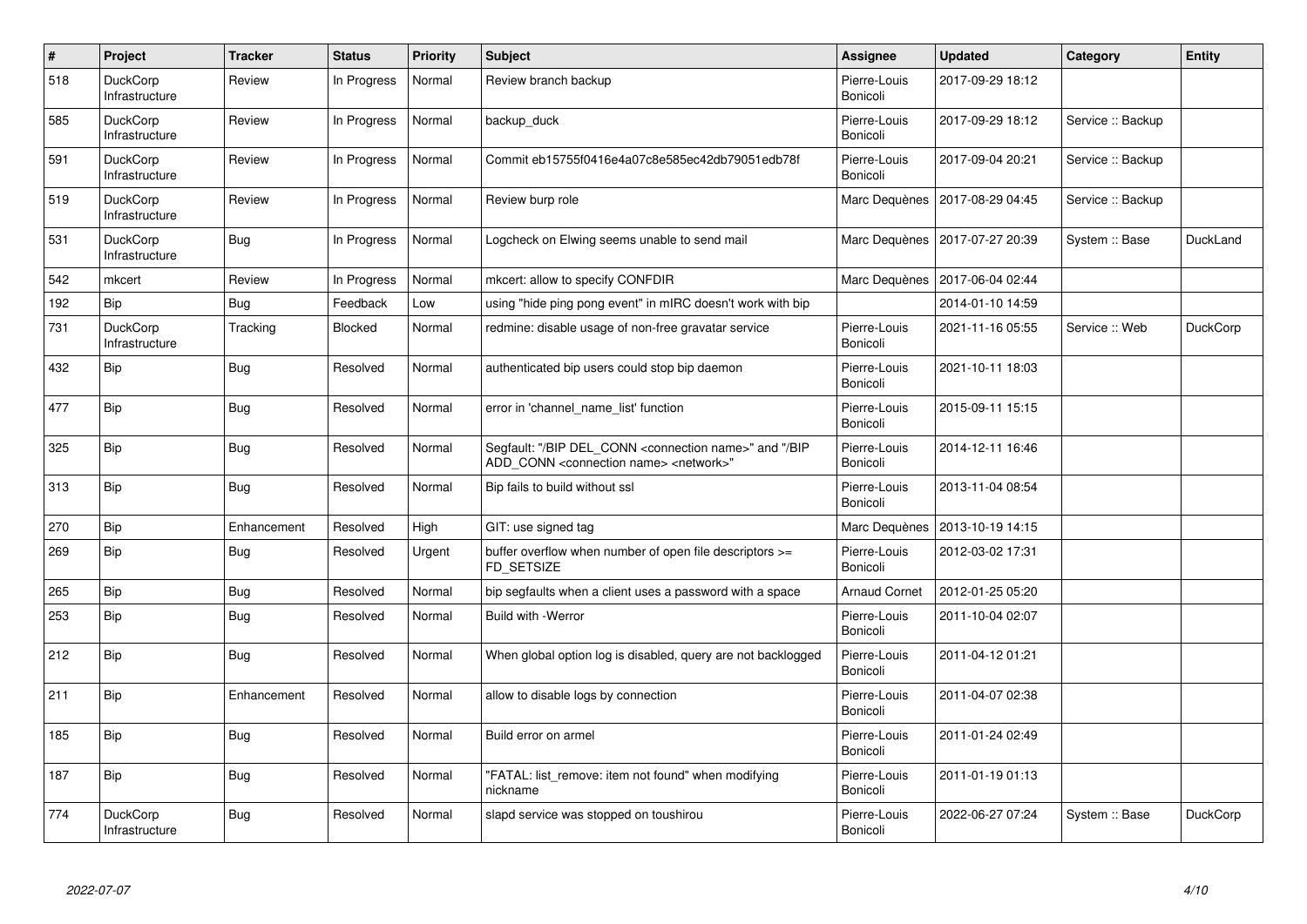| #   | Project                           | <b>Tracker</b> | <b>Status</b> | Priority | <b>Subject</b>                                                                                                                                                 | Assignee                 | <b>Updated</b>   | Category                    | Entity          |
|-----|-----------------------------------|----------------|---------------|----------|----------------------------------------------------------------------------------------------------------------------------------------------------------------|--------------------------|------------------|-----------------------------|-----------------|
| 772 | <b>DuckCorp</b><br>Infrastructure | <b>Bug</b>     | Resolved      | Normal   | toushirou: matrix-appservice-irc.service is failed                                                                                                             | Pierre-Louis<br>Bonicoli | 2022-06-15 01:14 | Service ::<br>Communication | DuckCorp        |
| 771 | <b>DuckCorp</b><br>Infrastructure | Bug            | Resolved      | Normal   | Toushirou: leftovers related to 00d55fd3 (apache2 & logrotate<br>failures)                                                                                     | Pierre-Louis<br>Bonicoli | 2022-06-05 20:45 | Service :: Web              | <b>DuckCorp</b> |
| 770 | <b>DuckCorp</b><br>Infrastructure | Enhancement    | Resolved      | Normal   | redmine dc: delete spam accounts                                                                                                                               | Pierre-Louis<br>Bonicoli | 2022-04-19 22:10 | Service: Web                | <b>DuckCorp</b> |
| 768 | <b>DuckCorp</b><br>Infrastructure | External       | Resolved      | Normal   | Perte du xco Oxymium/Nerim à PA3 le 14/04                                                                                                                      | <b>DC Admins</b>         | 2022-04-16 01:15 | System :: Network           |                 |
| 766 | DuckCorp<br>Infrastructure        | Bug            | Resolved      | Normal   | Orfeo postman[1643199]:<br>/usr/lib/ruby/vendor ruby/rubygems/core ext/kernel require.rb:<br>85:in `require': cannot load such file -- active Idap (LoadError) |                          | 2022-03-27 21:36 | Service :: Mail             | DuckCorp        |
| 754 | DuckCorp<br>Infrastructure        | <b>Bug</b>     | Resolved      | Normal   | Redmine: unable to use some unicode unicode character in<br>comment                                                                                            | Pierre-Louis<br>Bonicoli | 2022-03-14 04:05 | Service: Web                | DuckCorp        |
| 747 | <b>DuckCorp</b><br>Infrastructure | <b>Bug</b>     | Resolved      | Normal   | srv firewalling: invalid port/service `ircd-aux'/`ircd-ssl' specified<br>(Toushirou)                                                                           | Marc Dequènes            | 2021-12-15 08:59 | System :: Base              | <b>DuckCorp</b> |
| 741 | <b>DuckCorp</b><br>Infrastructure | <b>Bug</b>     | Resolved      | Normal   | Redmine: "Incomplete response received from application"                                                                                                       | Marc Dequènes            | 2021-11-16 05:34 | Service: Web                | <b>DuckCorp</b> |
| 740 | <b>DuckCorp</b><br>Infrastructure | <b>Bug</b>     | Resolved      | Normal   | admin settings not available using my admin account                                                                                                            | Pierre-Louis<br>Bonicoli | 2021-11-02 16:00 | Service: Web                | <b>DuckCorp</b> |
| 742 | <b>DuckCorp</b><br>Infrastructure | <b>Bug</b>     | Resolved      | Normal   | NextCloud: fix security warning related to unused imported<br>user cert                                                                                        | Pierre-Louis<br>Bonicoli | 2021-11-02 15:53 | Service: Web                | <b>DuckCorp</b> |
| 739 | <b>DuckCorp</b><br>Infrastructure | <b>Bug</b>     | Resolved      | Normal   | nicecity host: fan replacement                                                                                                                                 | Pierre-Louis<br>Bonicoli | 2021-10-26 22:05 | System :: Hardware          | <b>DuckCorp</b> |
| 732 | <b>DuckCorp</b><br>Infrastructure | Enhancement    | Resolved      | Normal   | passenger: a better path for restart.txt                                                                                                                       | Pierre-Louis<br>Bonicoli | 2021-09-14 04:58 |                             | <b>DuckCorp</b> |
| 718 | <b>DuckCorp</b><br>Infrastructure | Bug            | Resolved      | Normal   | redmine: unable to register a new account                                                                                                                      | Marc Dequènes            | 2021-09-11 23:39 | Service: Web                | <b>DuckCorp</b> |
| 729 | <b>DuckCorp</b><br>Infrastructure | <b>Bug</b>     | Resolved      | Normal   | ddns.duckcorp.org: HTTP error 500                                                                                                                              | Pierre-Louis<br>Bonicoli | 2021-08-18 03:33 | Service: Web                | DuckCorp        |
| 726 | <b>DuckCorp</b><br>Infrastructure | Bug            | Resolved      | Normal   | /etc/stunnel/certs/duckcorp stunnel redis Orfeo.pem expired                                                                                                    |                          | 2021-07-09 12:49 |                             | DuckCorp        |
| 727 | <b>DuckCorp</b><br>Infrastructure | Bug            | Resolved      | Normal   | Websites using ProxyPass directives fail with HTTP error 500                                                                                                   | Marc Dequènes            | 2021-07-09 12:10 | Service: Web                | <b>DuckCorp</b> |
| 508 | <b>DuckCorp</b><br>Infrastructure | Enhancement    | Resolved      | Normal   | Communication service with nice mobile client                                                                                                                  | Marc Dequènes            | 2021-03-27 08:07 | Service ::<br>Communication | <b>DuckCorp</b> |
| 717 | <b>DuckCorp</b><br>Infrastructure | <b>Bug</b>     | Resolved      | Normal   | toushirou: new body                                                                                                                                            |                          | 2021-02-20 18:46 | Service :: Network          | <b>DuckCorp</b> |
| 712 | <b>DuckCorp</b><br>Infrastructure | Review         | Resolved      | Normal   | Fix 'ipaddr' Jinja filter usage and avoid a fork                                                                                                               | Marc Dequènes            | 2020-10-28 11:43 | System :: Base              |                 |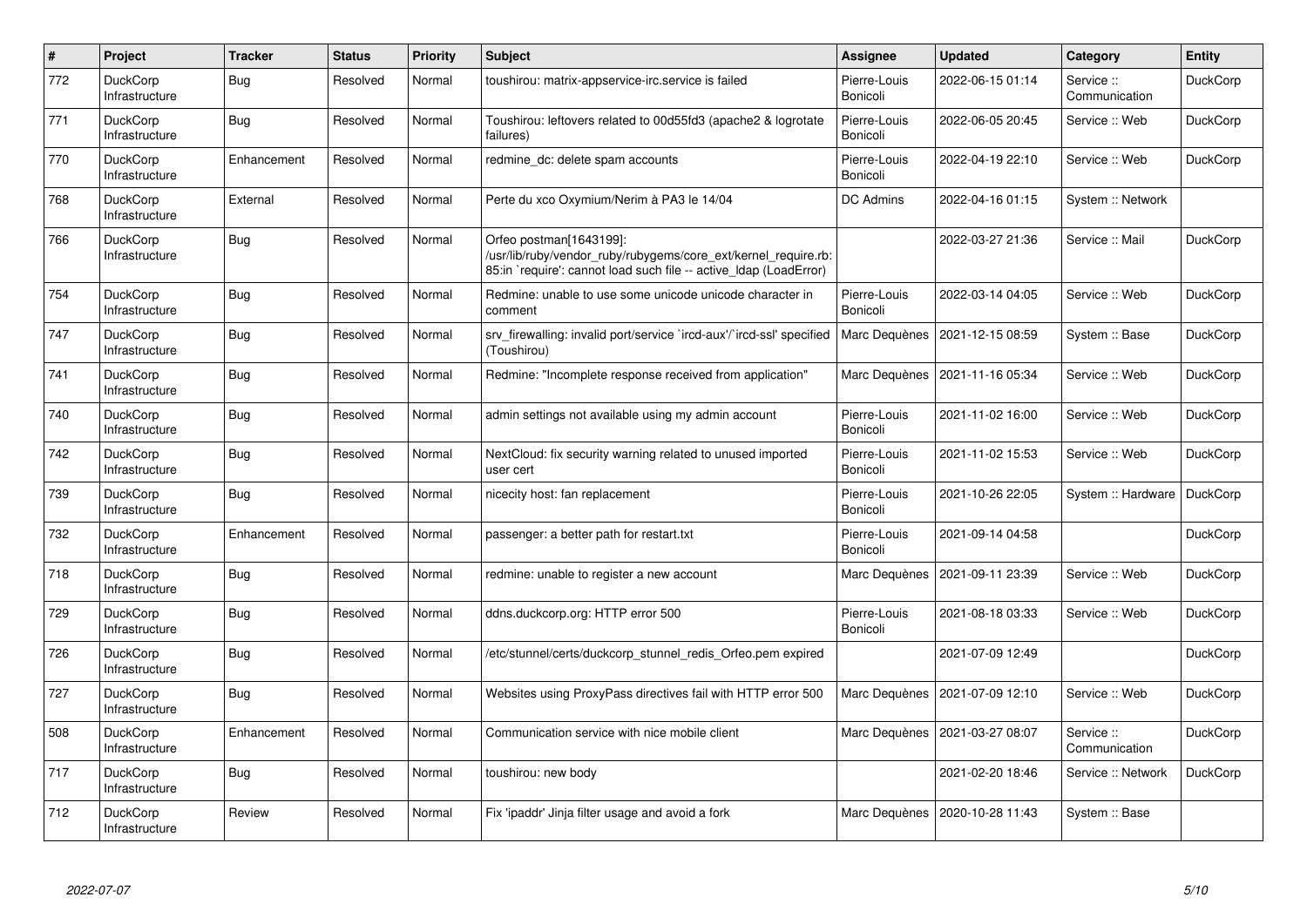| #   | Project                           | <b>Tracker</b> | <b>Status</b> | <b>Priority</b> | <b>Subject</b>                                                            | <b>Assignee</b>          | <b>Updated</b>                   | Category                    | <b>Entity</b> |
|-----|-----------------------------------|----------------|---------------|-----------------|---------------------------------------------------------------------------|--------------------------|----------------------------------|-----------------------------|---------------|
| 711 | DuckCorp<br>Infrastructure        | Review         | Resolved      | Normal          | Allow to connect to services hosted on Orthos while being at<br>Conde     | Marc Dequènes            | 2020-09-28 11:55                 | System :: Network           |               |
| 704 | DuckCorp<br>Infrastructure        | Review         | Resolved      | Normal          | duckcorp-infra: move supervision server                                   | Pierre-Louis<br>Bonicoli | 2020-07-13 15:02                 |                             |               |
| 706 | DuckCorp<br>Infrastructure        | Review         | Resolved      | Normal          | ansible-role-httpd_php_fpm:<br>dont_check_potentially_non_existent_path   | Marc Dequènes            | 2020-07-13 15:00                 |                             |               |
| 707 | <b>DuckCorp</b><br>Infrastructure | Review         | Resolved      | Normal          | ansible-role-zabbix: ignore debian bugs #909750                           | Marc Dequènes            | 2020-07-10 11:00                 |                             |               |
| 697 | DuckCorp<br>Infrastructure        | Bug            | Resolved      | Normal          | Fix "Found variable using reserved name: port"<br>(ansible-role-ssh role) | Pierre-Louis<br>Bonicoli | 2020-07-08 06:45                 |                             | DuckCorp      |
| 703 | DuckCorp<br>Infrastructure        | Review         | Resolved      | Normal          | dc-web: improve check mode support                                        | Marc Dequènes            | 2020-07-08 06:21                 |                             |               |
| 702 | DuckCorp<br>Infrastructure        | Review         | Resolved      | Normal          | ansible-role-httpd_php_fpm: improve check mode support                    | Marc Dequènes            | 2020-07-08 06:12                 |                             |               |
| 701 | DuckCorp<br>Infrastructure        | Review         | Resolved      | Normal          | ansible-role-zabbix: improve check mode support                           | Marc Dequènes            | 2020-07-06 15:51                 |                             |               |
| 700 | DuckCorp<br>Infrastructure        | Review         | Resolved      | Normal          | ansible-role-zabbix: Use 'timedatectl show'                               | Marc Dequènes            | 2020-07-06 13:41                 |                             |               |
| 698 | DuckCorp<br>Infrastructure        | Bug            | Resolved      | Normal          | replication wasn't working on db-Idap-2                                   | Pierre-Louis<br>Bonicoli | 2020-05-28 04:47                 |                             | DuckCorp      |
| 696 | <b>DuckCorp</b><br>Infrastructure | Enhancement    | Resolved      | Normal          | New VM for sup/Zabbix                                                     | Pierre-Louis<br>Bonicoli | 2020-05-18 09:55                 | Service ::<br>Supervision   | DuckCorp      |
| 633 | DuckCorp<br>Infrastructure        | <b>Bug</b>     | Resolved      | Normal          | "/var/log/spoolinger/spoolinger.log" is not rotated                       | Marc Dequènes            | 2020-04-19 06:59                 | Service :: Mail             | DuckCorp      |
| 525 | DuckCorp<br>Infrastructure        | Bug            | Resolved      | Normal          | Toushirou: /var/log/apache2/* remove delaycompress                        | Pierre-Louis<br>Bonicoli | 2020-04-19 06:58                 | Service: Web                | DuckCorp      |
| 524 | DuckCorp<br>Infrastructure        | Bug            | Resolved      | Normal          | Toushirou: /var/log/proftpd/tls.log not rotated                           | Pierre-Louis<br>Bonicoli | 2020-04-19 06:58                 | Service :: FTP              | DuckCorp      |
| 421 | DuckCorp<br>Infrastructure        | Bug            | Resolved      | Normal          | nslcd service has stopped working                                         | Pierre-Louis<br>Bonicoli | 2020-04-19 06:57                 | Service :: IS / AAA<br>PKI  | DuckCorp      |
| 687 | DuckCorp<br>Infrastructure        | Review         | Resolved      | Normal          | encrypt ansible vault password (locally)                                  | Pierre-Louis<br>Bonicoli | 2020-04-17 09:29                 |                             |               |
| 606 | <b>DuckCorp</b><br>Infrastructure | Bug            | Resolved      | Normal          | Bip service unavailable since Oct 15 (Thorfinn)                           | Pierre-Louis<br>Bonicoli | 2020-04-04 14:56                 | Service ::<br>Communication | MilkyPond     |
| 685 | DuckCorp<br>Infrastructure        | Review         | Resolved      | Normal          | opendnssec isn't used anymore                                             |                          | Marc Dequènes   2020-02-19 18:46 |                             |               |
| 686 | DuckCorp<br>Infrastructure        | Review         | Resolved      | Normal          | enable fstrim                                                             |                          | Marc Dequènes   2020-02-19 18:46 | System :: Base              |               |
| 681 | DuckCorp<br>Infrastructure        | Review         | Resolved      | Normal          | Undefined attribute: mda usergroup                                        |                          | 2020-02-09 22:36                 |                             |               |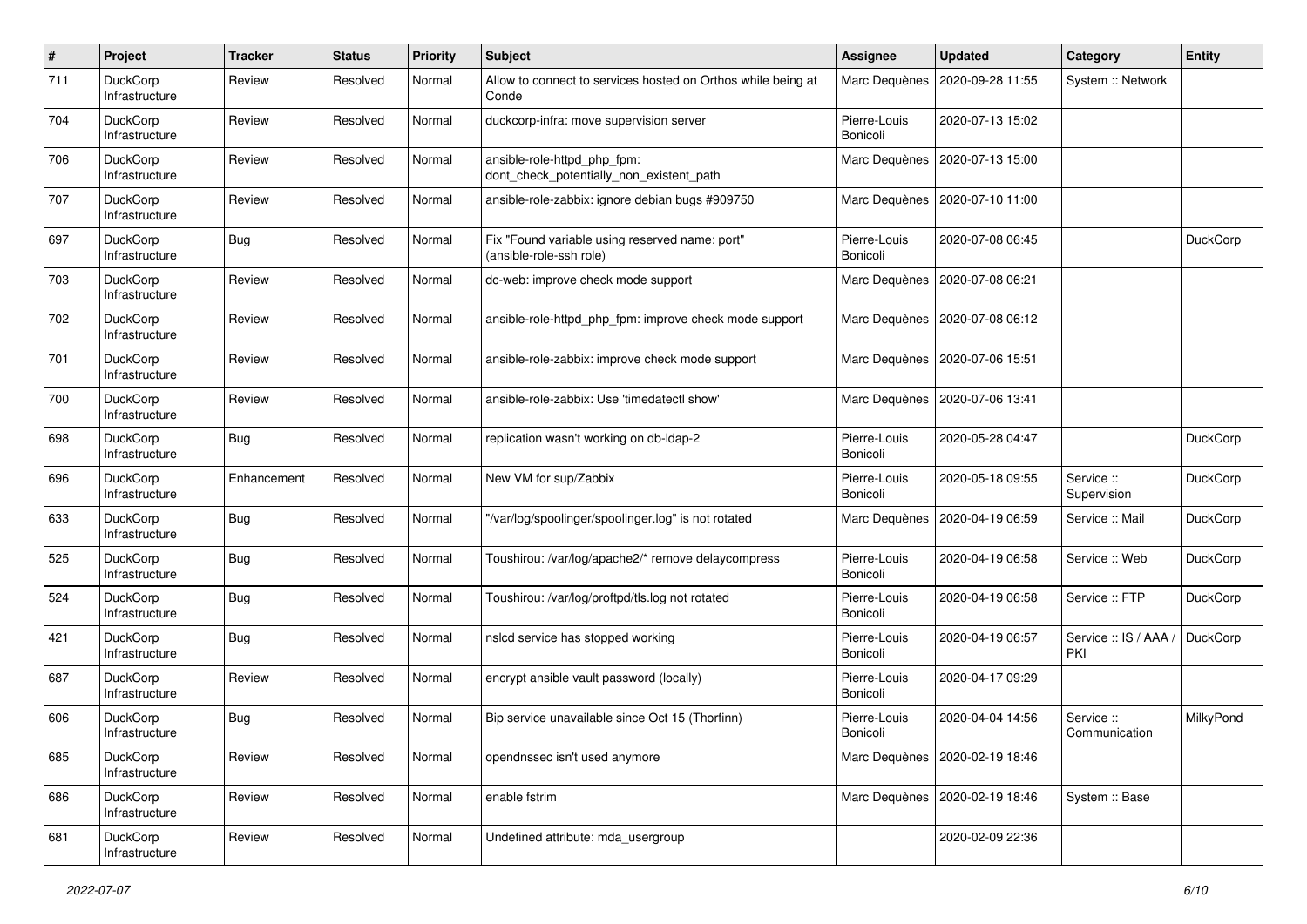| $\#$ | Project                           | <b>Tracker</b> | <b>Status</b> | <b>Priority</b> | Subject                                                                                             | <b>Assignee</b>          | <b>Updated</b>   | Category                     | <b>Entity</b>   |
|------|-----------------------------------|----------------|---------------|-----------------|-----------------------------------------------------------------------------------------------------|--------------------------|------------------|------------------------------|-----------------|
| 669  | DuckCorp<br>Infrastructure        | Bug            | Resolved      | Normal          | WARNING: Ignoring deprecated option<br>DetectBrokenExecutables at /etc/clamav/clamd.conf:40         | Pierre-Louis<br>Bonicoli | 2019-10-09 12:08 |                              | <b>DuckCorp</b> |
| 659  | DuckCorp<br>Infrastructure        | Bug            | Resolved      | Normal          | Toushirou: unable to decrypt root partition at boot                                                 | Pierre-Louis<br>Bonicoli | 2019-07-16 01:53 |                              | <b>DuckCorp</b> |
| 653  | DuckCorp<br>Infrastructure        | Bug            | Resolved      | Normal          | Fix logcheck regex                                                                                  | Pierre-Louis<br>Bonicoli | 2019-05-26 01:44 |                              | <b>DuckCorp</b> |
| 654  | <b>DuckCorp</b><br>Infrastructure | <b>Bug</b>     | Resolved      | Normal          | Anacron job 'cron.daily' on Toushirou: error: skipping<br>"/var/log/zabbix-agent/zabbix_agentd.log" | Pierre-Louis<br>Bonicoli | 2019-05-26 01:44 | Org :: Admin                 | <b>DuckCorp</b> |
| 644  | DuckCorp<br>Infrastructure        | Bug            | Resolved      | Normal          | Fail2ban bans me every time i use lists.duckcorp.org                                                | Pierre-Louis<br>Bonicoli | 2019-05-08 18:35 | Service :: Mail              | <b>DuckCorp</b> |
| 616  | DuckCorp<br>Infrastructure        | Enhancement    | Resolved      | Normal          | Configure /etc/udev/rules.d/70-persistent-net.rules                                                 | Marc Dequènes            | 2019-05-02 16:48 | System :: Network            | <b>DuckCorp</b> |
| 632  | <b>DuckCorp</b><br>Infrastructure | Review         | Resolved      | Normal          | dropbear in initramfs: ansibilize                                                                   | Pierre-Louis<br>Bonicoli | 2018-11-19 02:45 |                              |                 |
| 634  | DuckCorp<br>Infrastructure        | Review         | Resolved      | Normal          | tt-rss Ansibilize logrotate configuration                                                           | Marc Dequènes            | 2018-09-11 11:12 | Service: Web                 |                 |
| 635  | <b>DuckCorp</b><br>Infrastructure | Bug            | Resolved      | Normal          | invalid group 'prj-bip-webmasters'                                                                  | Marc Dequènes            | 2018-09-11 11:00 |                              | DuckCorp        |
| 612  | DuckCorp<br>Infrastructure        | Enhancement    | Resolved      | Normal          | new Toushirou: check disks                                                                          | Pierre-Louis<br>Bonicoli | 2018-08-26 01:34 | System :: Hardware           | DuckCorp        |
| 614  | <b>DuckCorp</b><br>Infrastructure | Enhancement    | Resolved      | Normal          | new Toushirou: Install system disks                                                                 | Pierre-Louis<br>Bonicoli | 2018-08-26 01:23 | System :: Hardware           | DuckCorp        |
| 619  | DuckCorp<br>Infrastructure        | Bug            | Resolved      | Normal          | LDAP servers: install slapd                                                                         | Marc Dequènes            | 2018-05-24 05:56 | Service :: IS / AAA /<br>PKI | DuckCorp        |
| 617  | <b>DuckCorp</b><br>Infrastructure | Bug            | Resolved      | Normal          | dc-monitoring Ansible role: Group trusted-proc does not exist                                       | Marc Dequènes            | 2018-04-28 12:26 | System :: Base               | <b>DuckCorp</b> |
| 622  | DuckCorp<br>Infrastructure        | Bug            | Resolved      | Normal          | httpd package shoud be installed first                                                              | Marc Dequènes            | 2018-04-27 10:39 | System :: Base               | DuckCorp        |
| 621  | DuckCorp<br>Infrastructure        | Review         | Resolved      | Normal          | Review use present instead of installed                                                             | Marc Dequènes            | 2018-04-27 09:53 | System :: Base               |                 |
| 620  | DuckCorp<br>Infrastructure        | Review         | Resolved      | Normal          | review: fix_py3_compat_use_items                                                                    | Marc Dequènes            | 2018-04-27 09:52 | System :: Base               |                 |
| 607  | DuckCorp<br>Infrastructure        | Enhancement    | Resolved      | Normal          | Reboot Hivane hosted VMs in order to apply configuration<br>updates                                 | Pierre-Louis<br>Bonicoli | 2017-10-31 00:13 |                              | <b>DuckCorp</b> |
| 460  | DuckCorp<br>Infrastructure        | Enhancement    | Resolved      | High            | SSL/TLS: check ciphers                                                                              | DC Admins                | 2017-09-23 09:56 |                              | <b>DuckCorp</b> |
| 588  | DuckCorp<br>Infrastructure        | Review         | Resolved      | Normal          | commit 3eabeec1f38110b8fb669b5d42dc01afee78ecd8                                                     | Marc Dequènes            | 2017-08-30 00:41 | Service :: Backup            |                 |
| 590  | DuckCorp<br>Infrastructure        | Review         | Resolved      | Normal          | Commit 8fb3e42740e072757925f983e1dbe94953d81e22                                                     | Marc Dequènes            | 2017-08-30 00:39 | Service :: Backup            |                 |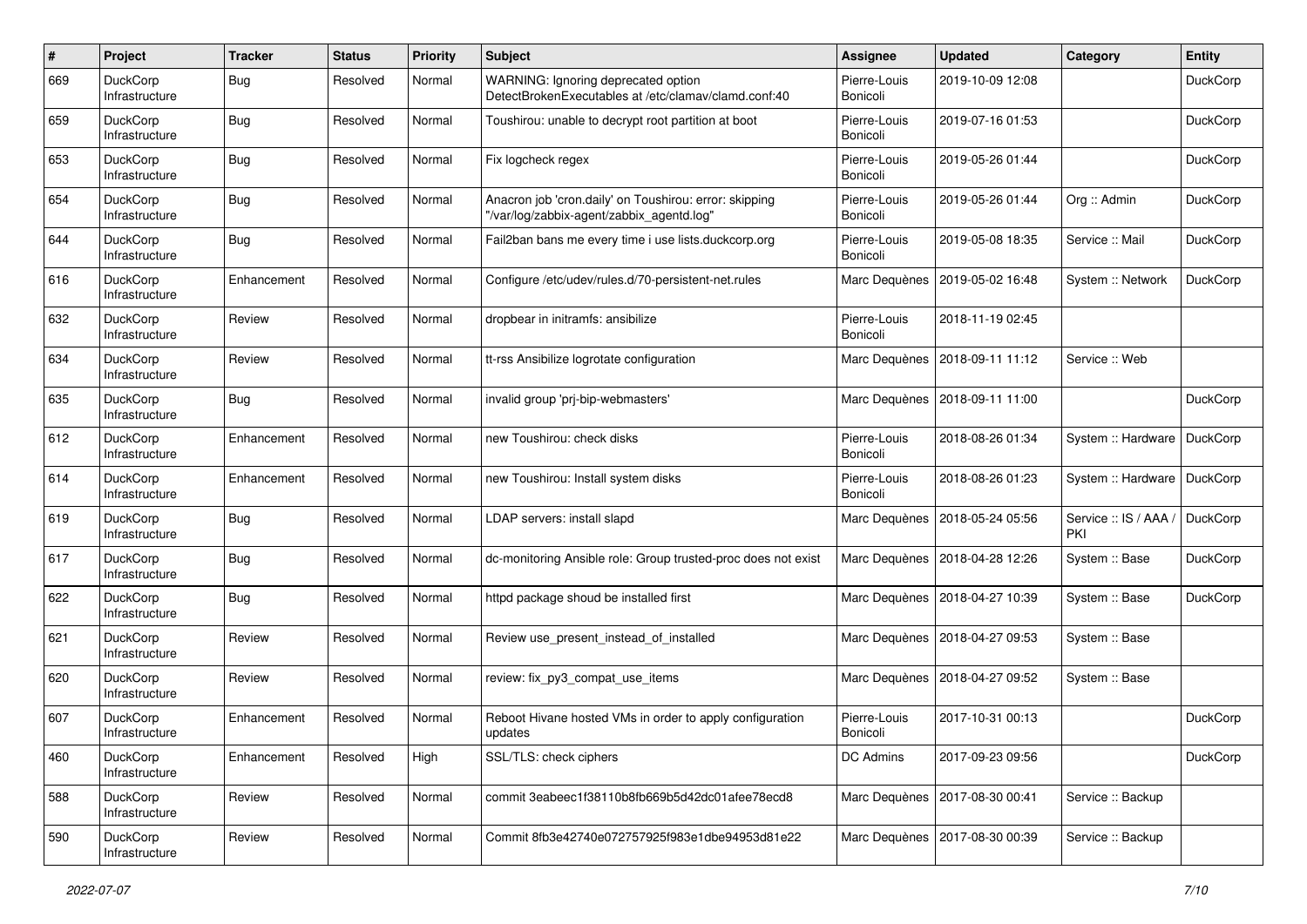| $\sharp$ | Project                           | <b>Tracker</b> | <b>Status</b> | <b>Priority</b> | <b>Subject</b>                                                                                | <b>Assignee</b>          | <b>Updated</b>   | Category                | Entity          |
|----------|-----------------------------------|----------------|---------------|-----------------|-----------------------------------------------------------------------------------------------|--------------------------|------------------|-------------------------|-----------------|
| 589      | DuckCorp<br>Infrastructure        | Review         | Resolved      | Normal          | Commit 59ddff7af9b509a46a6716a0b6ced64bf9137fff &<br>e269f5666399b5fc4ee5877445d48ae0a29cdf85 | Marc Dequènes            | 2017-08-30 00:36 | Service :: Backup       |                 |
| 587      | DuckCorp<br>Infrastructure        | Review         | Resolved      | Normal          | commit 8018bdee41abdb0891e8adfe8bab97bb33a21a56                                               | Marc Dequènes            | 2017-08-29 16:13 | Service :: Backup       |                 |
| 586      | DuckCorp<br>Infrastructure        | Review         | Resolved      | Normal          | Commit 9f59ba5cfc8b0cc1b56c1fbd1b666b2eba464147                                               | Marc Dequènes            | 2017-08-29 16:13 | Service :: Backup       |                 |
| 584      | <b>DuckCorp</b><br>Infrastructure | <b>Bug</b>     | Resolved      | Normal          | Nicecity: allow all DC hosts to connect                                                       | Pierre-Louis<br>Bonicoli | 2017-08-28 12:35 | Service :: Backup       | <b>DuckCorp</b> |
| 583      | DuckCorp<br>Infrastructure        | Bug            | Resolved      | Normal          | Nicecity: increase rootfs                                                                     | Pierre-Louis<br>Bonicoli | 2017-08-28 12:07 | Service :: Backup       | <b>DuckCorp</b> |
| 578      | DuckCorp<br>Infrastructure        | Bug            | Resolved      | Normal          | Nicecity: local lxc-net service overrides the one provided by<br>LXC package                  |                          | 2017-08-28 12:05 | Service :: Backup       | <b>DuckCorp</b> |
| 533      | DuckCorp<br>Infrastructure        | Enhancement    | Resolved      | Normal          | Install a Jessie LXC container with systemd enabled in order to<br>test/validate Burp setup   | Pierre-Louis<br>Bonicoli | 2017-07-24 04:55 | Service :: Backup       | <b>DuckCorp</b> |
| 469      | DuckCorp<br>Infrastructure        | Bug            | Resolved      | Normal          | systemd[1]: Failed to set memory.limit_in_bytes on : Invalid<br>argument                      |                          | 2017-07-20 10:03 | System :: Base          | <b>DuckCorp</b> |
| 574      | <b>DuckCorp</b><br>Infrastructure | Enhancement    | Resolved      | Normal          | Call /usr/share/roundcube/bin/cleandb.sh in a cron job                                        | Marc Dequènes            | 2017-07-12 12:05 | Service :: Mail         | <b>DuckCorp</b> |
| 561      | DuckCorp<br>Infrastructure        | Review         | Resolved      | Normal          | hostname and inventory name could differ                                                      | Marc Dequènes            | 2017-06-19 16:21 |                         |                 |
| 560      | <b>DuckCorp</b><br>Infrastructure | Review         | Resolved      | Normal          | Use deb.debian.org in sources.list                                                            | Marc Dequènes            | 2017-06-19 15:51 |                         |                 |
| 548      | DuckCorp<br>Infrastructure        | Bug            | Resolved      | Normal          | Toushirou: /etc/logrotate.d/ddns is ignored by logrotate                                      | Marc Dequènes            | 2017-06-19 10:56 | System :: Base          | <b>DuckCorp</b> |
| 523      | DuckCorp<br>Infrastructure        | Bug            | Resolved      | Normal          | Toushirou: log aren't rotated                                                                 | Pierre-Louis<br>Bonicoli | 2017-06-19 10:52 | System :: Base          | <b>DuckCorp</b> |
| 551      | DuckCorp<br>Infrastructure        | Review         | Resolved      | Normal          | Orfeo: "sdb1: WRITE SAME failed. Manually zeroing.", branch<br>disable write same             | Pierre-Louis<br>Bonicoli | 2017-06-19 10:31 |                         |                 |
| 544      | DuckCorp<br>Infrastructure        | Review         | Resolved      | Normal          | Install and configure ca-certificates                                                         | Marc Dequènes            | 2017-06-18 23:20 |                         |                 |
| 549      | DuckCorp<br>Infrastructure        | Review         | Resolved      | Normal          | reformat yaml inventory branch                                                                | Marc Dequènes            | 2017-06-09 18:44 |                         |                 |
| 501      | DuckCorp<br>Infrastructure        | Enhancement    | Resolved      | Normal          | Migration from owncloud to nextcloud                                                          | Marc Dequènes            | 2017-06-04 02:58 | Service ::<br>Groupware | <b>DuckCorp</b> |
| 546      | DuckCorp<br>Infrastructure        | Review         | Resolved      | Normal          | Bare variable aren't supported in with_* loops                                                | Marc Dequènes            | 2017-05-18 19:32 |                         |                 |
| 545      | DuckCorp<br>Infrastructure        | Review         | Resolved      | Normal          | s/ansible hostname/inventory hostname/                                                        | Marc Dequènes            | 2017-05-18 19:30 |                         |                 |
| 543      | DuckCorp<br>Infrastructure        | Review         | Resolved      | Normal          | Install apt-transport-https before updating cache                                             | Marc Dequènes            | 2017-05-18 19:19 |                         |                 |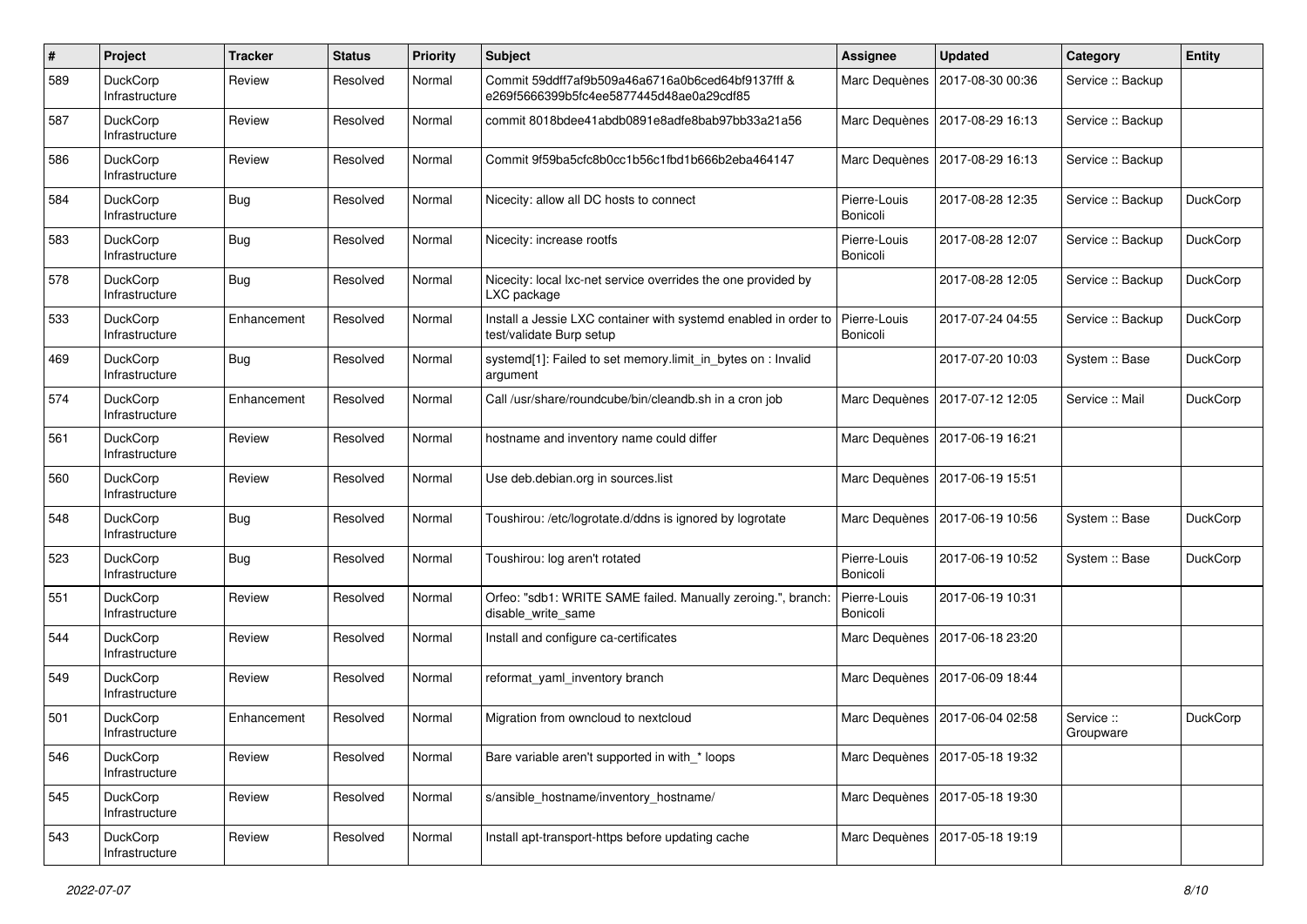| #   | Project                           | <b>Tracker</b> | <b>Status</b> | <b>Priority</b> | <b>Subject</b>                                          | <b>Assignee</b>          | <b>Updated</b>                   | Category                     | <b>Entity</b>   |
|-----|-----------------------------------|----------------|---------------|-----------------|---------------------------------------------------------|--------------------------|----------------------------------|------------------------------|-----------------|
| 541 | <b>DuckCorp</b><br>Infrastructure | Review         | Resolved      | Normal          | Review template client cert branch                      | Marc Dequènes            | 2017-05-11 19:40                 | Service :: IS / AAA /<br>PKI |                 |
| 530 | <b>DuckCorp</b><br>Infrastructure | Review         | Resolved      | Normal          | review repository usage                                 | Marc Dequènes            | 2017-05-10 15:27                 |                              |                 |
| 529 | <b>DuckCorp</b><br>Infrastructure | Review         | Resolved      | Normal          | Review disable_rkhunter_automatic_update branch         | Marc Dequènes            | 2017-05-10 15:19                 |                              |                 |
| 517 | <b>DuckCorp</b><br>Infrastructure | Review         | Resolved      | Normal          | Review branch use a static string for ansible managed   | Marc Dequènes            | 2017-04-03 14:39                 |                              |                 |
| 507 | <b>DuckCorp</b><br>Infrastructure | Review         | Resolved      | Normal          | Review branch entropy role                              | Pierre-Louis<br>Bonicoli | 2017-03-28 17:13                 |                              |                 |
| 510 | <b>DuckCorp</b><br>Infrastructure | Review         | Resolved      | Normal          | Review branch specify_FQDN_and_remote_port              | Marc Dequènes            | 2017-03-27 13:08                 |                              |                 |
| 509 | <b>DuckCorp</b><br>Infrastructure | Bug            | Resolved      | Normal          | Review branch add iface korutopi                        |                          | Marc Dequènes   2017-03-07 22:14 | System :: Network            | DuckCorp        |
| 488 | <b>DuckCorp</b><br>Infrastructure | Bug            | Resolved      | Normal          | Apply debian security updates                           | Pierre-Louis<br>Bonicoli | 2017-03-01 08:25                 |                              | DuckCorp        |
| 503 | <b>DuckCorp</b><br>Infrastructure | Bug            | Resolved      | Normal          | Orfeo: new IPv4                                         | Pierre-Louis<br>Bonicoli | 2017-03-01 08:22                 | System :: Network            | <b>DuckCorp</b> |
| 505 | <b>DuckCorp</b><br>Infrastructure | Bug            | Resolved      | Normal          | Orfeo: Remove old IPv4                                  | DC Admins                | 2017-03-01 08:20                 | System :: Network            | <b>DuckCorp</b> |
| 512 | <b>DuckCorp</b><br>Infrastructure | <b>Bug</b>     | Resolved      | Normal          | Orfeo - postfix - remove workaround                     | Pierre-Louis<br>Bonicoli | 2017-03-01 08:17                 | Service :: Mail              | <b>DuckCorp</b> |
| 513 | <b>DuckCorp</b><br>Infrastructure | Bug            | Resolved      | Normal          | Mailman: DMARC checks are enabled and could fail        |                          | 2017-02-28 15:31                 | Service :: Mail              | DuckCorp        |
| 511 | <b>DuckCorp</b><br>Infrastructure | Bug            | Resolved      | Normal          | DSA-3793-1 : update passwd and login packages           | Pierre-Louis<br>Bonicoli | 2017-02-25 14:55                 |                              | DuckCorp        |
| 506 | DuckCorp<br>Infrastructure        | Bug            | Resolved      | Normal          | Review branch orfeo_remove_old_ip                       |                          | Marc Dequènes   2017-02-18 01:25 |                              | DuckCorp        |
| 502 | DuckCorp<br>Infrastructure        | Bug            | Resolved      | Normal          | Reboot servers (orfeo, jinta, thorfinn, toushirou)      |                          | 2017-02-06 16:11                 |                              | DuckCorp        |
| 489 | DuckCorp<br>Infrastructure        | Bug            | Resolved      | Normal          | concurrency between fail2ban firewalling init script    | Pierre-Louis<br>Bonicoli | 2016-10-17 01:27                 | System :: Base               | DuckCorp        |
| 493 | <b>DuckCorp</b><br>Infrastructure | Enhancement    | Resolved      | Normal          | postfix: value of strict_mime_encoding_domain parameter | Pierre-Louis<br>Bonicoli | 2016-05-29 16:34                 | Service :: Mail              | <b>DuckCorp</b> |
| 478 | DuckCorp<br>Infrastructure        | Enhancement    | Resolved      | Normal          | mkcert: Increase the length of RSA key                  | Pierre-Louis<br>Bonicoli | 2015-09-15 15:53                 | Service :: IS / AAA /<br>PKI | DuckCorp        |
| 470 | DuckCorp<br>Infrastructure        | <b>Bug</b>     | Resolved      | Normal          | Bind: disable dnssec-lookaside                          |                          | 2015-07-28 23:35                 | Service: DNS                 | DuckCorp        |
| 465 | <b>DuckCorp</b><br>Infrastructure | <b>Bug</b>     | Resolved      | Normal          | qwebirc: use SSL                                        | Pierre-Louis<br>Bonicoli | 2015-07-17 14:45                 | Service :: Web               | MilkyPond       |